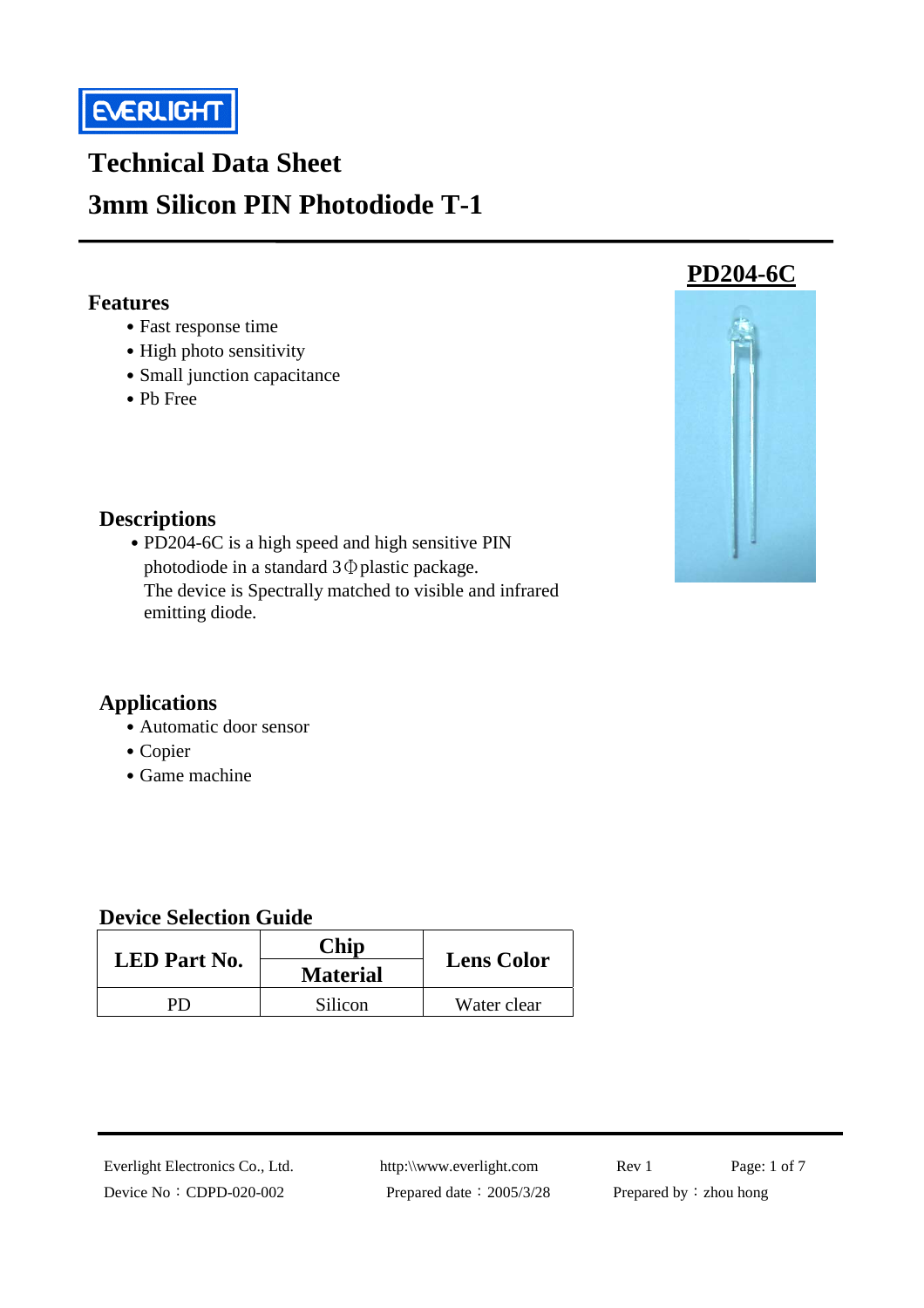

#### **Package Dimensions**

# **PD204-6C**



**Notes:** 1.All dimensions are in millimeters

2.Tolerances unless dimensions <sup>±</sup> 0.1mm

### **Absolute Maximum Ratings (Ta=25**℃**)**

| <b>Parameter</b>                | <b>Symbol</b>     | <b>Rating</b>  | <b>Units</b>        |
|---------------------------------|-------------------|----------------|---------------------|
| <b>Reverse Voltage</b>          | $\rm V_R$         | 32             |                     |
| <b>Operating Temperature</b>    | $\rm T_{\rm opr}$ | $-25 \sim +85$ | $\int_{\gamma}$     |
| <b>Storage Temperature</b>      | $\rm T_{\rm stg}$ | $-40 \sim +85$ | $\int_{0}^{\infty}$ |
| <b>Soldering Temperature</b>    | $\rm T_{sol}$     | 260            | °∩°                 |
| Power Dissipation at (or below) | $P_c$             | 150            | mW                  |
| 25°C Free Air Temperature       |                   |                |                     |

**Notes:** \*1:Soldering time≦5 seconds.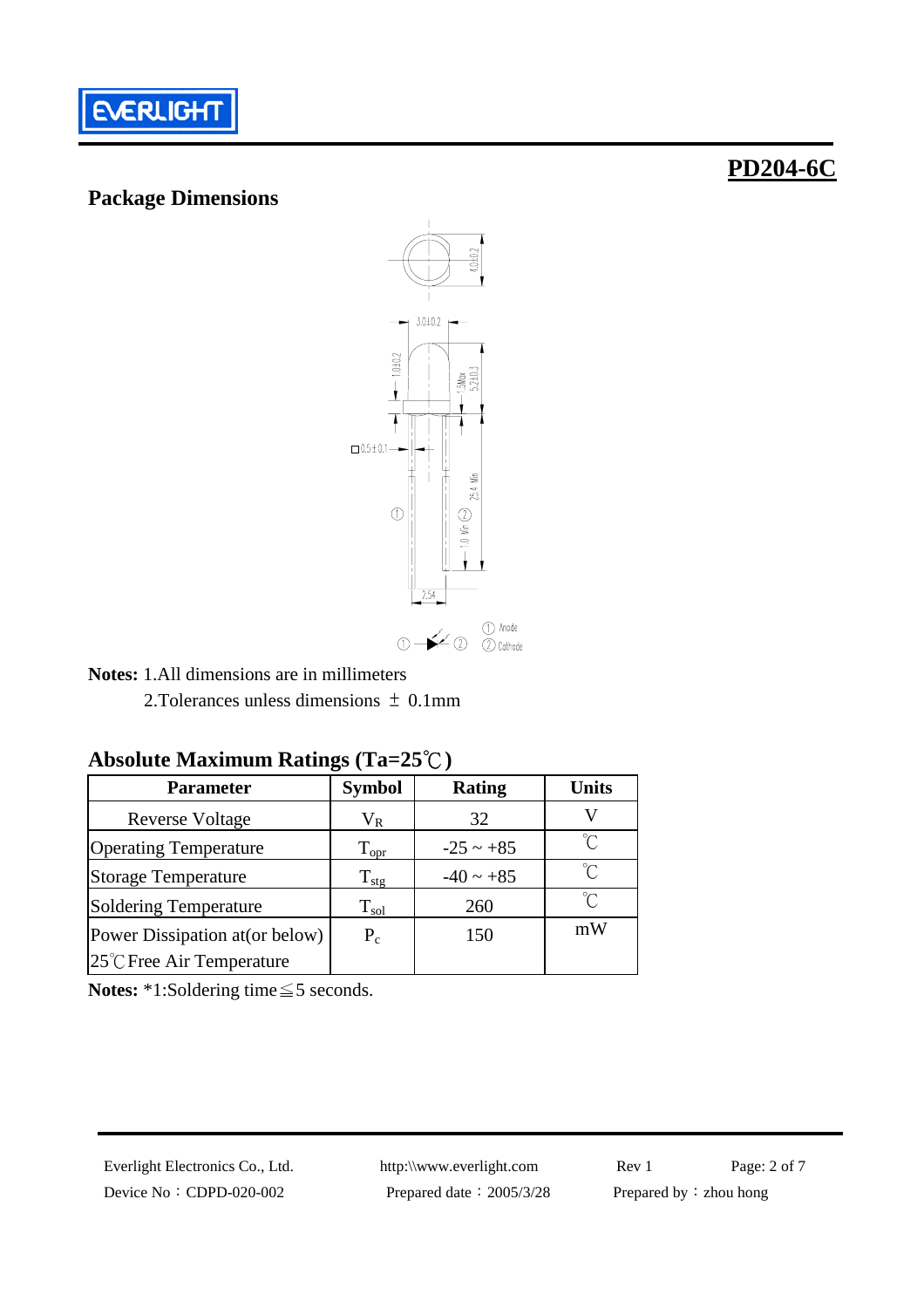

### **Electro-Optical Characteristics (Ta=25**℃**)**

| <b>Parameter</b>                      | <b>Symbol</b>     | <b>Condition</b>                                 | Min | <b>Typ</b> | <b>Max</b> | Unit    |
|---------------------------------------|-------------------|--------------------------------------------------|-----|------------|------------|---------|
| Rang Of Spectral Bandwidth            | $\lambda_{0.5}$   |                                                  | 400 |            | 1100       | nm      |
| <b>Wavelength Of Peak Sensitivity</b> | $\lambda_{\rm P}$ |                                                  |     | 940        |            | nm      |
| <b>Open-Circuit Voltage</b>           | $V_{OC}$          | $Ee=5mW/cm^2$<br>$\lambda$ p=940nm               |     | 0.42       |            | V       |
| <b>Short- Circuit Current</b>         | $I_{SC}$          | $Ee=1mW/cm^2$<br>$\lambda$ p=940nm               |     | 3.5        |            | $\mu$ A |
| Reverse Light Current                 | $I_{L}$           | $Ee=1mW/cm^2$<br>$\lambda$ p=940nm<br>$V_R = 5V$ |     | 3.5        |            | $\mu$ A |
| <b>Reverse Dark Current</b>           | $I_D$             | $Ee=0mW/cm^2$<br>$V_R = 10V$                     |     |            | 10         | nA      |
| Reverse Breakdown Voltage             | $B_{VR}$          | $Ee=0mW/cm^2$<br>$I_R=100 \mu A$                 | 32  | 170        |            | V       |
| <b>Total Capacitance</b>              | $C_{t}$           | $Ee=0mW/cm^2$<br>$V_R = 5V$<br>$f=1MHz$          |     | 5          |            | pF      |
| <b>Rise Time</b>                      | $t_r$             | $V_R = 10V$                                      |     | 6          |            |         |
| <b>Fall Time</b>                      | $t_f$             | $R_L = 1000 \Omega$                              |     | 6          |            | nS      |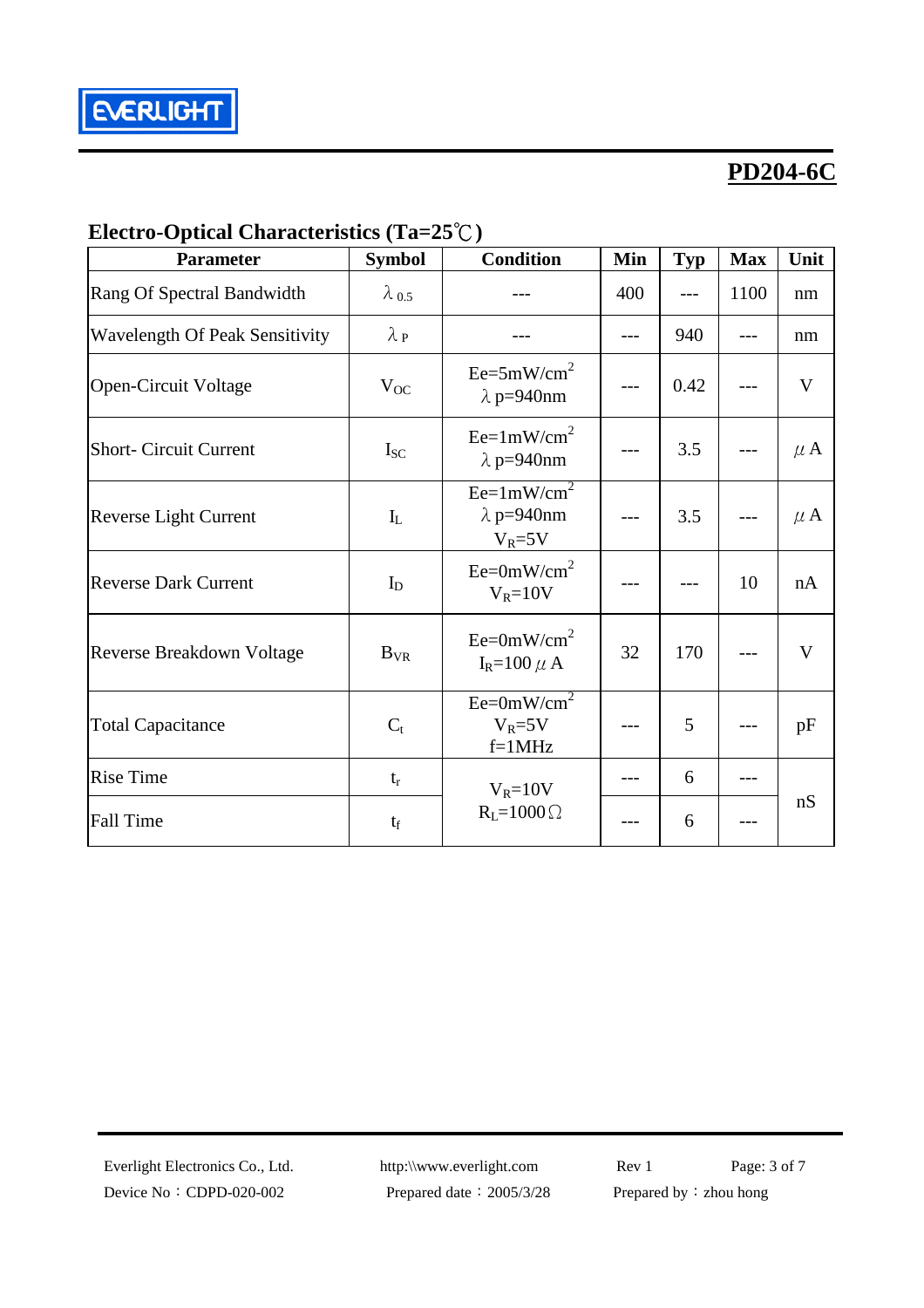

### **Typical Electro-Optical Characteristics Curves**

Fig.1 Power Dissipation vs. Fig.2 Spectral Sensitivity Ambient Temperature





Ambient Temperature Ee

Fig. 3 Dark Current vs. Fig. 4 Reverse Light Current vs.



Device No: CDPD-020-002 Prepared date: 2005/3/28 Prepared by: zhou hong

Everlight Electronics Co., Ltd. http:\\www.everlight.com Rev 1 Page: 4 of 7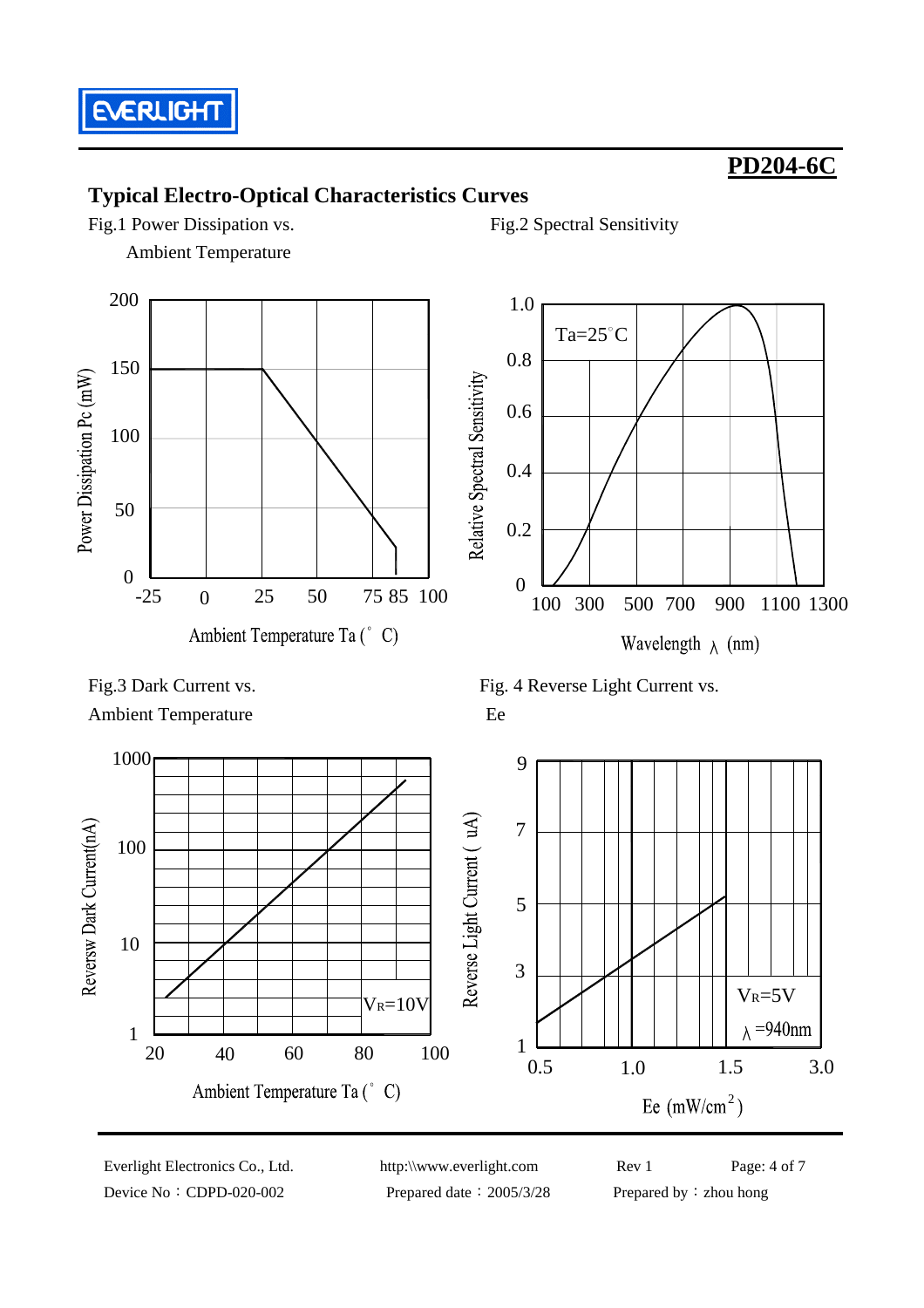

### **Typical Electro-Optical Characteristics Curves**

Fig.5 Terminal Capacitance vs. Fig.6 Response Time vs.

**Reverse Voltage Load Resistance** 





Device No: CDPD-020-002 Prepared date: 2005/3/28 Prepared by: zhou hong

Everlight Electronics Co., Ltd. http:\\www.everlight.com Rev 1 Page: 5 of 7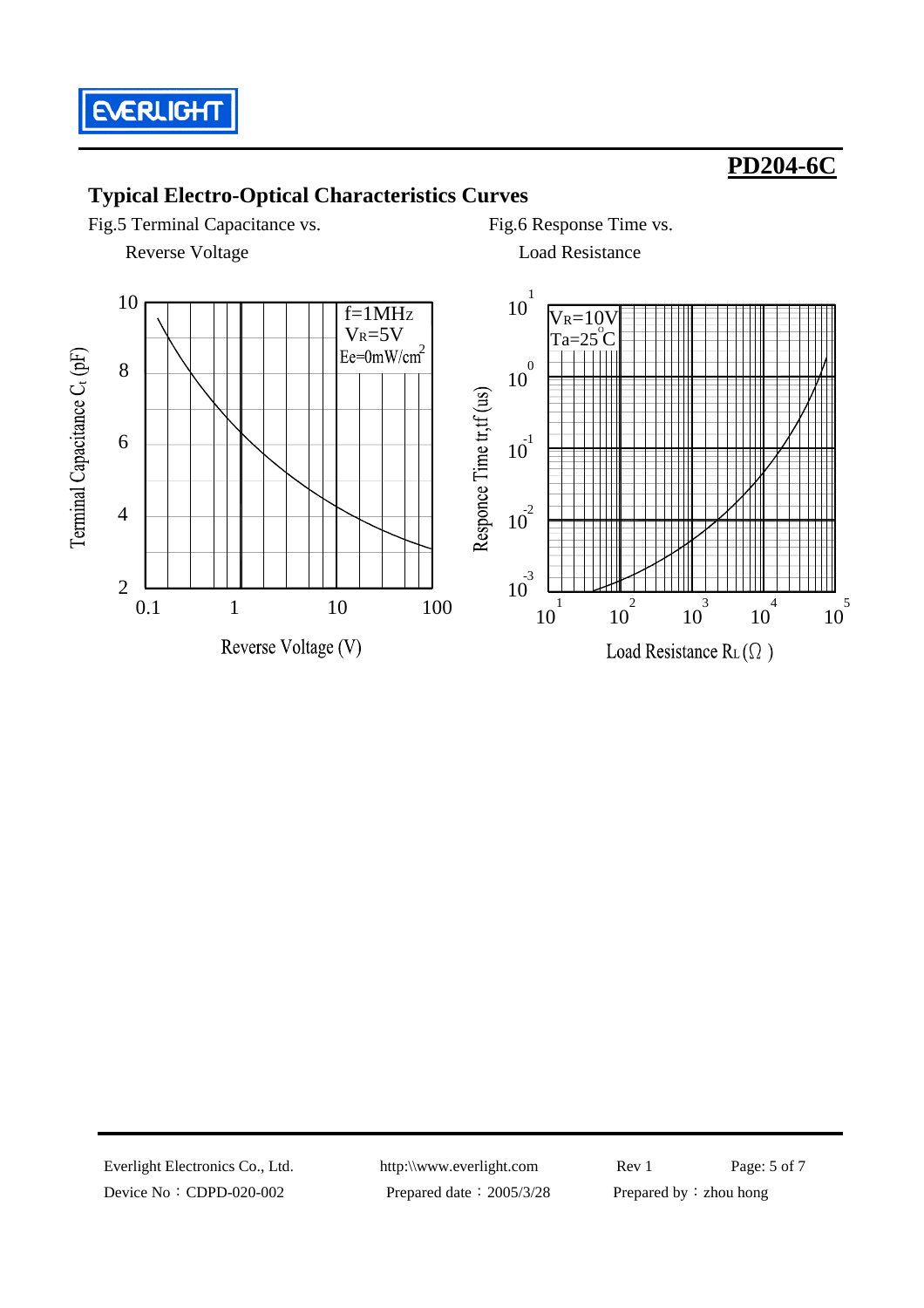

### **Reliability Test Item And Condition**

The reliability of products shall be satisfied with items listed below. Confidence level: 90%

LTPD:10%

|                | NO. Item                | <b>Test Conditions</b>                 | Test Hours/ | Sample            | Failure                                          | Ac/Re |
|----------------|-------------------------|----------------------------------------|-------------|-------------------|--------------------------------------------------|-------|
|                |                         |                                        | Cycles      | <b>Sizes</b>      | Judgement                                        |       |
|                |                         |                                        |             |                   | Criteria                                         |       |
| 1              | Solder Heat             | TEMP. : $260^{\circ}$ C $\pm$ 5°C      | 10secs      | 22 <sub>pcs</sub> |                                                  | 0/1   |
| $\overline{2}$ | Temperature Cycle       | $H: +100^{\circ}C$<br>$15 \text{mins}$ | 50Cycles    | 22pcs             | $\mathbf{I}_\text{L} \leq \mathbf{L} \times 0.8$ | 0/1   |
|                |                         | 5mins                                  |             |                   |                                                  |       |
|                |                         | $L: -40^{\circ}C$<br>15mins            |             |                   | L:Lower                                          |       |
| 3              | <b>Thermal Shock</b>    | $H : +100^{\circ}C$<br>5mins           | 50Cycles    | 22pcs             | Specification                                    | 0/1   |
|                |                         | 10secs                                 |             |                   | Limit                                            |       |
|                |                         | $L:10^{\circ}C$<br>5mins               |             |                   |                                                  |       |
| $\overline{4}$ | <b>High Temperature</b> | TEMP. $\div$ +100°C                    | 1000hrs     | 22pcs             |                                                  | 0/1   |
|                | Storage                 |                                        |             |                   |                                                  |       |
| 5              | Low Temperature         | TEMP. : $-40^{\circ}$ C                | 1000hrs     | 22pcs             |                                                  | 0/1   |
|                | Storage                 |                                        |             |                   |                                                  |       |
| 6              | DC Operating Life       | $V_R = 5V$                             | 1000hrs     | 22 <sub>pcs</sub> |                                                  | 0/1   |
| 7              | High Temperature/       | 85℃ / 85% R.H                          | 1000hrs     | 22pcs             |                                                  | 0/1   |
|                | <b>High Humidity</b>    |                                        |             |                   |                                                  |       |